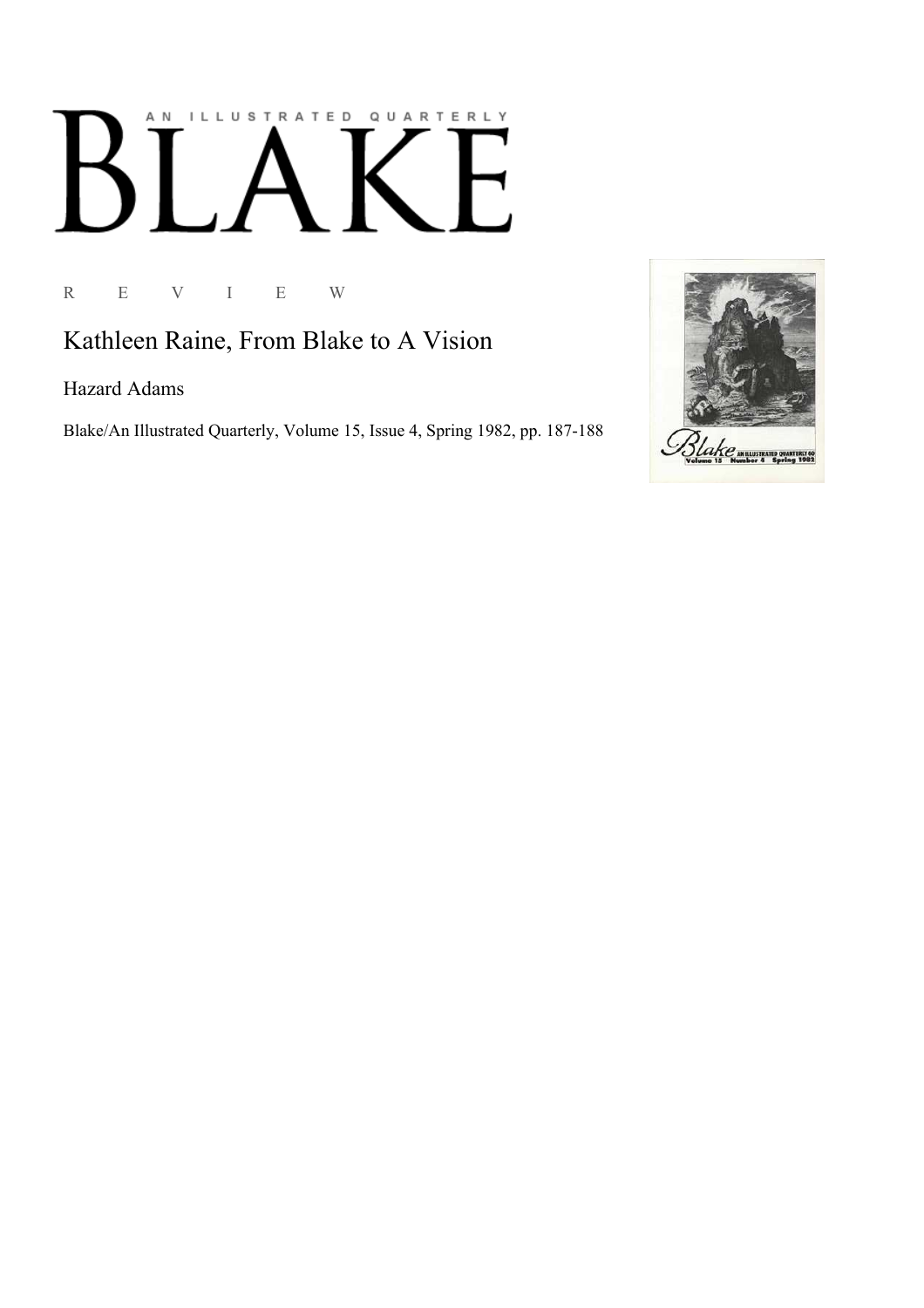to her in the fading daylight while the ghastly figure of descending night is about to smother her with his bell-shaped pall; and the contrary situation is portrayed in the *Grave* design where a beautiful nude man, an angelic messenger, dives downward, blowing his bell-shaped trumpet, to waken the shrouded, ghoulish skeleton below and rouse him from the sleep of corporeal death in the grave. The pictures thus comment upon each other like type and antitype. Thanks to the inventiveness of Gene Conner and Murray Schwartz, layout and production editors, this kind of interplay is a general feature of *William Blake: The Seer and his Visions,* a feature the thoughtful reader cannot help but learn from and enjoy.

Because of such felicities, this handsomely produced book is a valuable volume indeed. It will be accessible to many because of its reasonable price, and so long as its owner or borrower reads the pictures and skims the text, rather than vice versa, it will make an excellent introduction to Blake's art.

1 "A Vision of the Last Judgment," *The Poetry and Prose of William Blake,* ed. David V. Erdman (New York, 1970), p. 550.

2 Cf. John Hollander, "Talkies," *The New York Review of Books,*  Dec. 8, 1977, 50-54, p. 51. This is a review of Klonsky's *Speaking Pictures* and D. J . Gordon's *The Renaissance Imagination.* 

3  *Blake Studies,* 1 (Spring 1969), 193-205.



Kathleen Raine. From Blake to A Vision. Dublin: The Dolmen Press. Atlantic Highlands, New Jersey: Humanities Press, 1 979 (New Yeats Papers XVII). 64 pp. £4.50, \$1 1.75 paper.

## Reviewed by Hazard Adams

athleen Raine's line on Blake is familiar to us: He was an adept of the "Perennial Philosophy," which holds that consciousness is the ground of reality. In this monograph she asserts that Yeats is Blake's "greatest disciple" and "the claims he made, the beliefs he held on the reversal of premises which would characterize the New Age, are the same as Blake's." When I hear this sort of remark I must confess that I am inclined to stop reading; I want immediately to make a list

of all the important differences that I am convinced are going to be glossed over in the discourse that follows. But the writer is Kathleen Raine, and like many earlier quirky scholars of Blake, she is usually informative even when she mounts into her particular pulpit and tells us (in the tone I imagine a True Pythoness would use) that we must all now hear occult Truth. This is a Truth that links the speaker in a chain of adepts back to Plato, who of course was himself a neoplatonist.

## 187